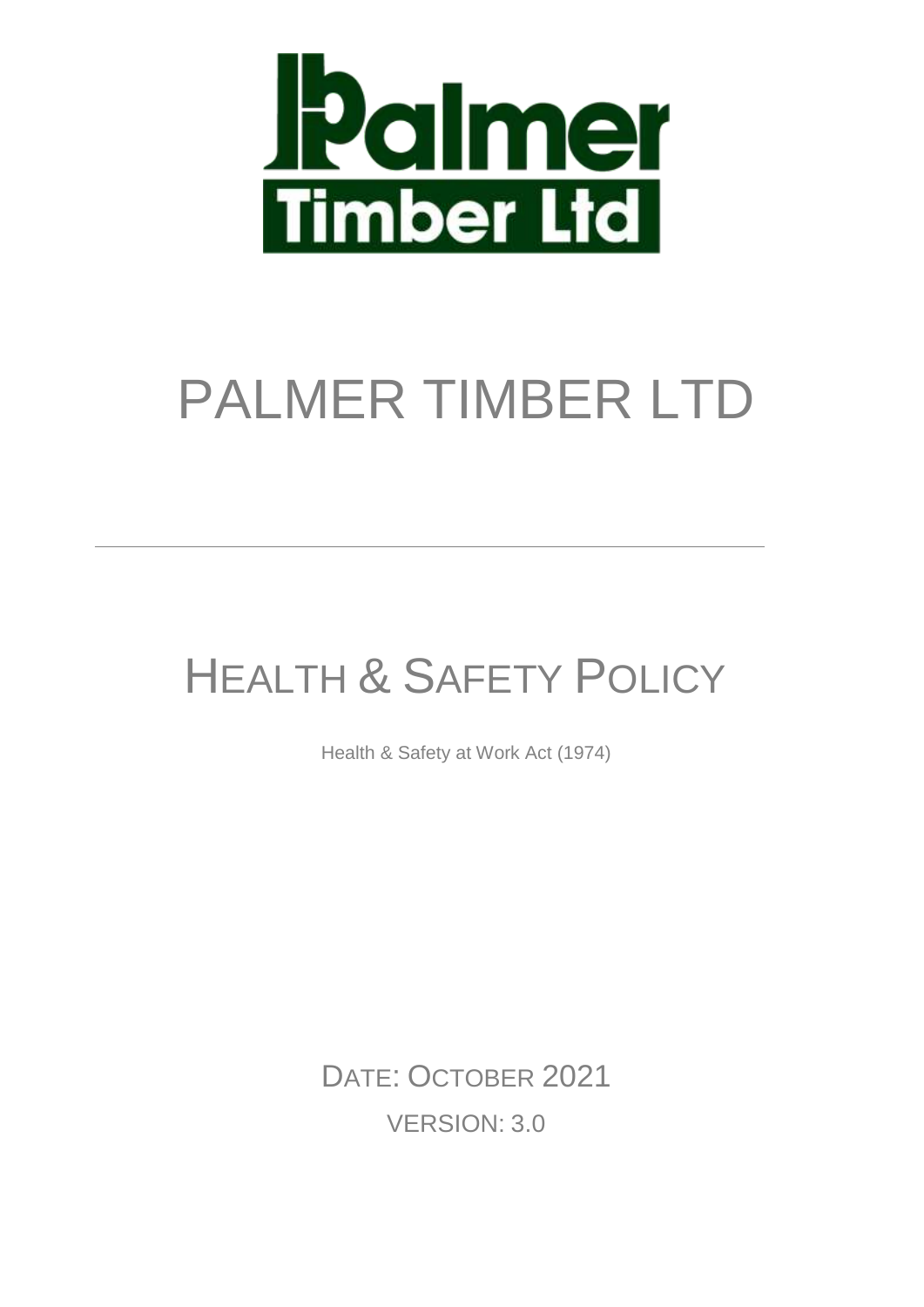# **CONTENTS:**

- **Page 3 ……………………………… General Statement of Health and Safety**
- **Page 4 ……………………………… Organisational Structure for the Management of Health and Safety**
- **Pages 5 – 7 ………………………… Individual Responsibilities**
- **Pages 8 – 12 ……………………….. General Arrangements for Health and Safety**
- **Pages 13 – 15 ……………………… Hazard Arrangements**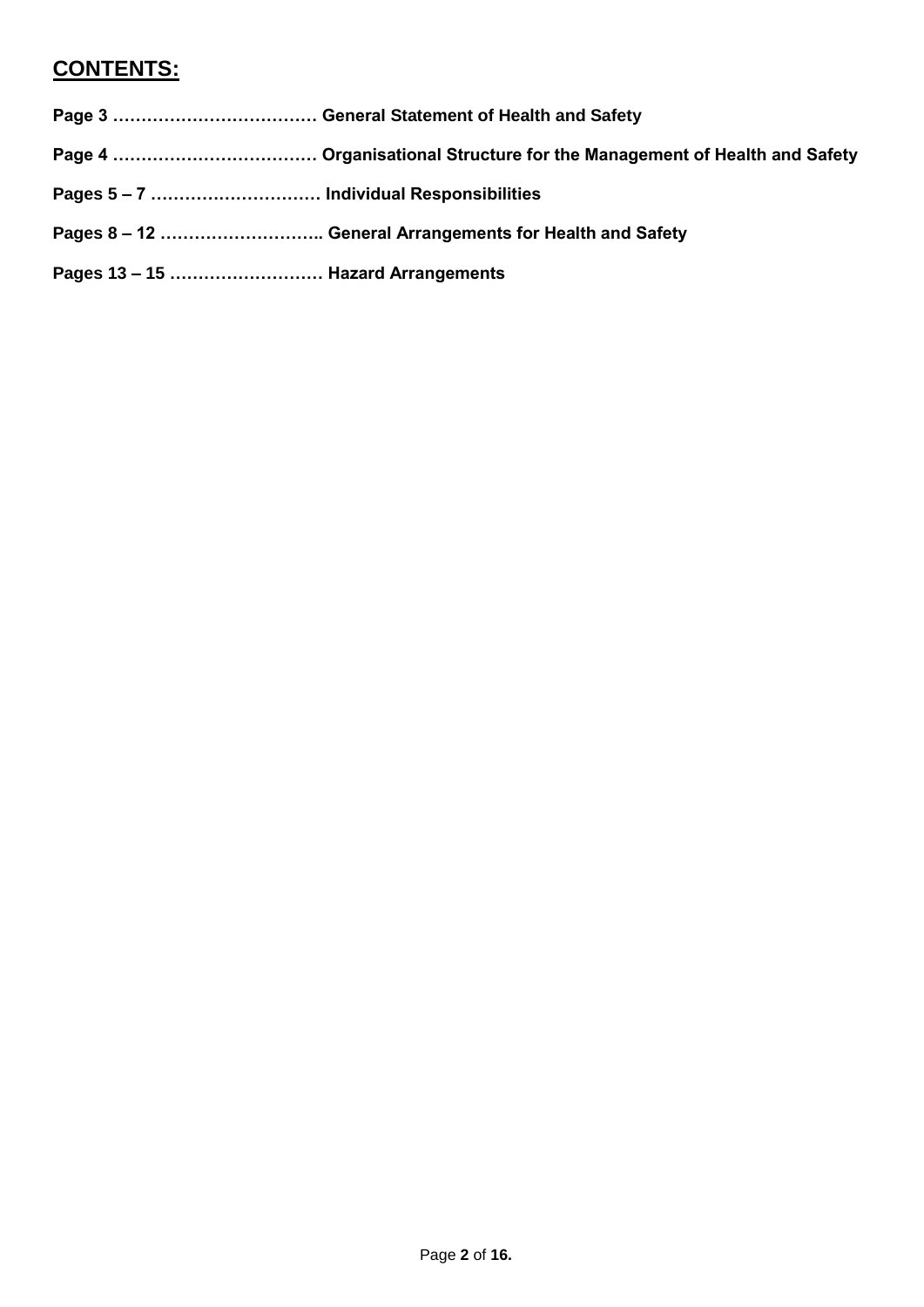# **General Statement of Health and Safety Policy**

The Managing Director, Board of Directors & the Management Team of Palmer Timber Ltd are committed to the principles contained in the Health and Safety at Work Act 1974.

We recognise the company's responsibilities, so far as is reasonably practicable, for ensuring the health, safety and welfare of employees whilst at work. This duty of care also extends towards other persons who may be directly affected by our undertakings.

It is the company's policy to do all that is reasonable and necessary to prevent personal injury, ill health, damage to property or equipment and to protect all relevant persons from foreseeable hazards within the workplace.

The specific objectives of the company are:

- To safeguard employees and ensure safe work methods are adopted and a safe working environment is maintained in order to reduce foreseeable injuries, accidents and damage to property or work equipment.
- To maintain an up to date knowledge of relevant legislation, codes of practice and technical developments in connection with the company's operations.
- To ensure that all employees know and understand their responsibilities to themselves and to others in respect of health and safety matters.
- To identify and implement reasonable measures in order to safeguard employees from potential hazards respective to their place of work.
- To maintain adequate provisions for fire safety and to ensure suitable procedures are in place for evacuation in the event of an emergency.
- To undertake inspections within the workplace in order to ensure that safety systems and procedures are being followed.
- To provide induction training, instruction & information for new employees; to identify the safety training needs for all employees and to deliver specific training requirements to meet their needs.
- To provide appropriate first aid provision in order to safeguard the health and welfare of employees or other persons under our charge.
- To undertake Risk Assessment upon all activities; to implement suitable control measures relating to the significant hazards identified and to inform employees of these arrangements.

To enable Palmer Timber Ltd to fulfil its duties and responsibilities as an employer, all employees have a duty to exercise personal responsibility and to do everything within their power in the course of their employment to prevent injury or ill health to themselves or others.

Palmer Timber Ltd will review this policy on a regular basis and amend the contents to reflect major changes to the nature of the business or to take into account any significant changes to legislative or regulatory requirements.

**Signed:**

Are

 **Richard Palmer - Managing Director Date: October 2021**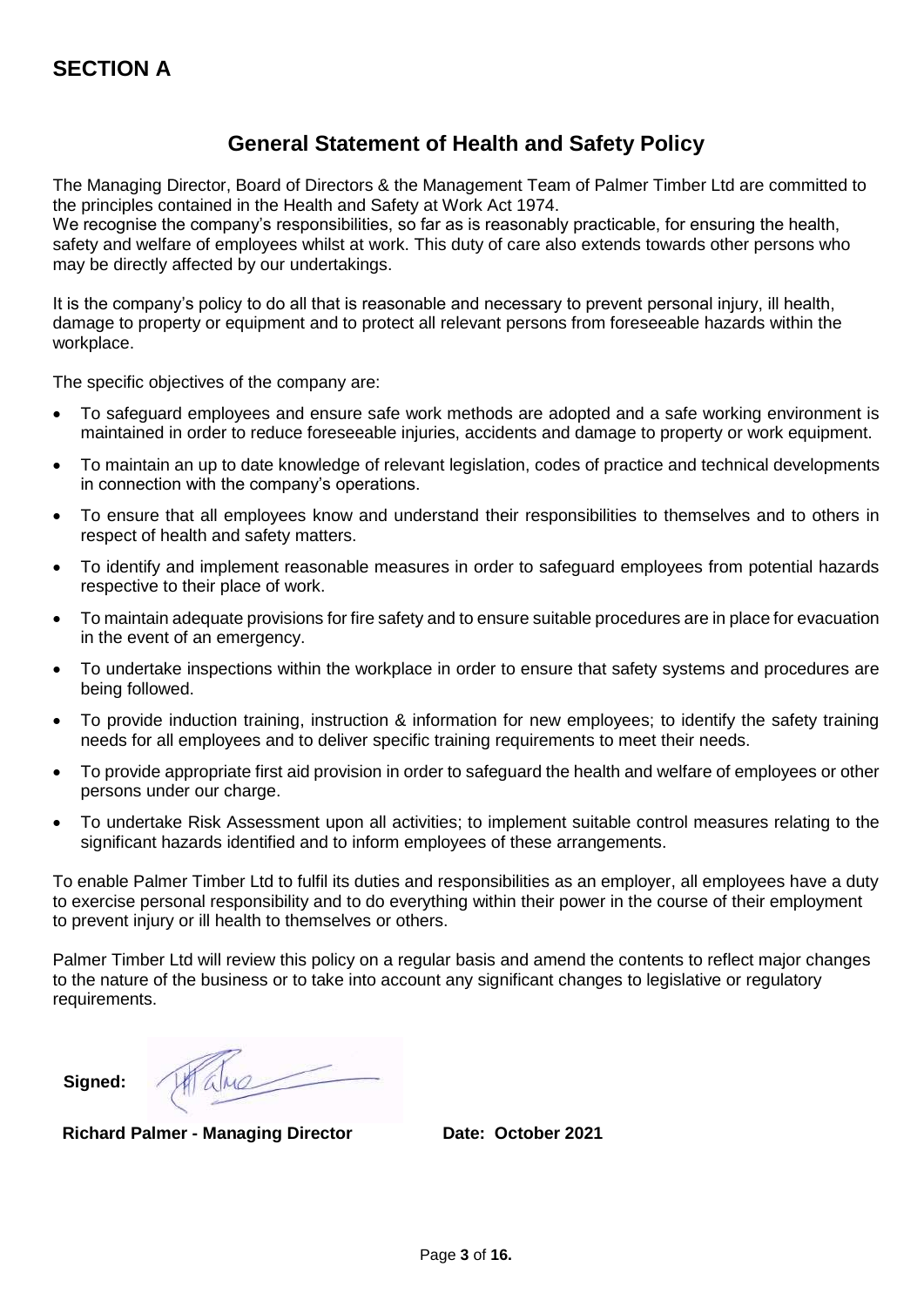# **Organisational Structure for the Management of Health and Safety**

# **1. General Responsibility Structure Chart**



See the detailed company structure document posted on company notice boards.

This will be reviewed and up-dated as required.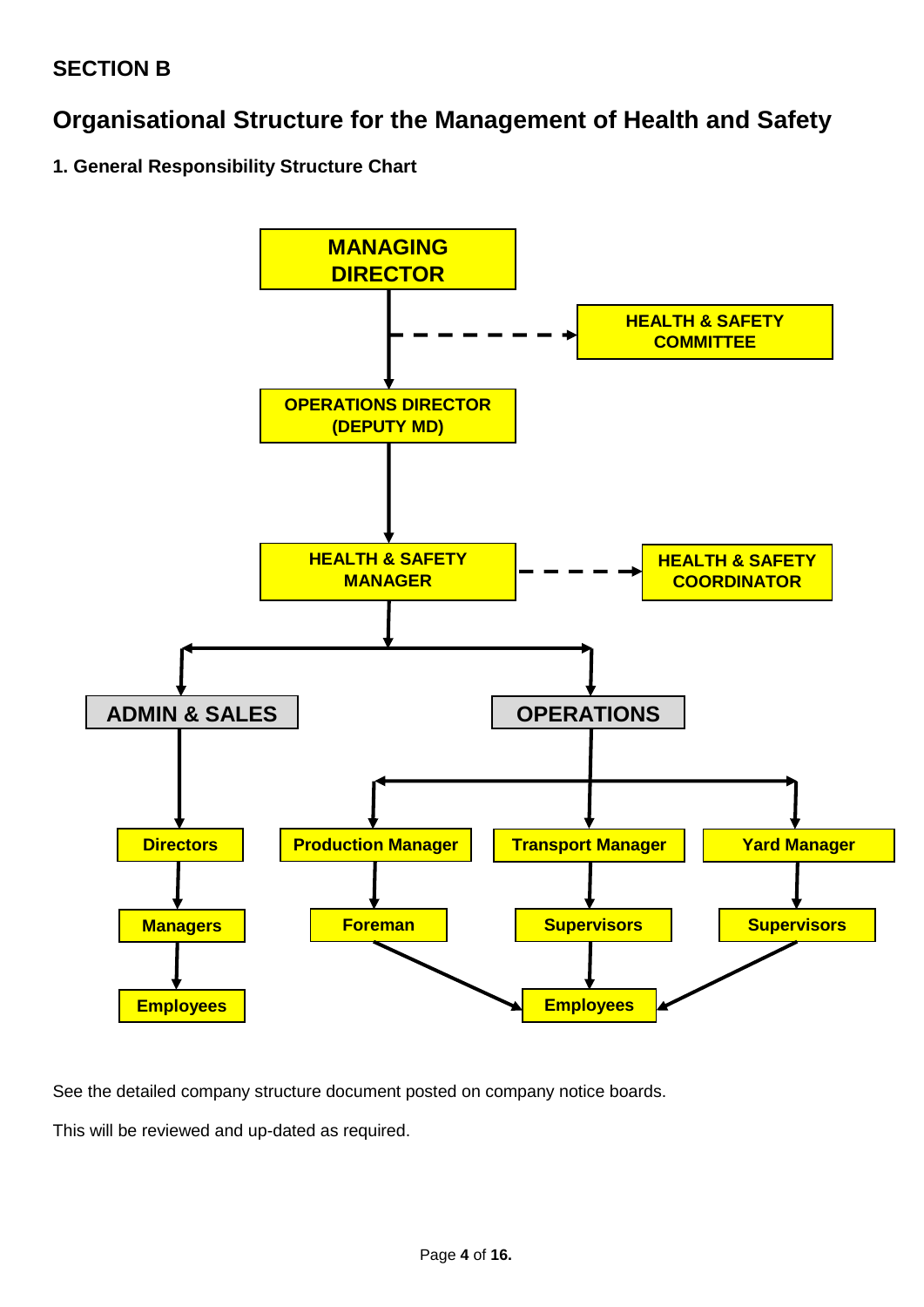# **2. Individual Responsibilities**

# **2.1 Managing Director**

The Managing Director has overall responsibility for Health and Safety within Palmer Timber Ltd.

General responsibilities will include:

- Overseeing the overall application of the Health and Safety Policy.
- Ensuring the general effectiveness of the company Health and Safety management systems. He will ensure that the Operations Director and the management team monitor, review and up-date systems in place as required, and also ensure that they introduce new systems where necessary.
- Communicate with the Operations Director and the management team to ensure that any appropriate Health and Safety matters are sufficiently considered and reviewed.
- To make due consideration of recommendations made by the Operations Director and the management team, and where practical provide adequate funds and facilities to meet the aims and requirements of the Health and Safety Policy.
- Ensuring that the Operations Director and the management team take appropriate disciplinary action towards those employees who are persistently in breach of the company's Health and Safety policies and procedures.
- To set a personal example at all times, and where necessary, take a direct interest in supporting all employees to carry out the aims and requirements of the Health and Safety policy.

### **2.2 Operations Director**

The Operations Director has day-to-day responsibility for the management team.

General responsibilities will include:

- Overseeing the general day-to-day implementation of the Health and Safety Policy aims and requirements with the assistance of the management team.
- Ensuring the general effectiveness of the company Health and Safety management systems. He will ensure that the management team monitor, review and up-date systems in place, and also ensure that they introduce new systems where the need has been identified.
- Communicate with the management team to ensure that any appropriate Health and Safety matters are considered, and relay any relevant information back to the Managing Director.
- Ensuring that systems and resources are in place in order for members of the management team fulfil their general responsibilities relating to the aims and requirements of the Health and Safety Policy.
- Ensuring that the management team takes appropriate disciplinary action towards those employees who are persistently in breach of the company's Health and Safety policies and procedures.
- To set a personal example at all times, and where necessary, take a direct interest in supporting all employees to carry out the aims and requirements of the Health and Safety policy.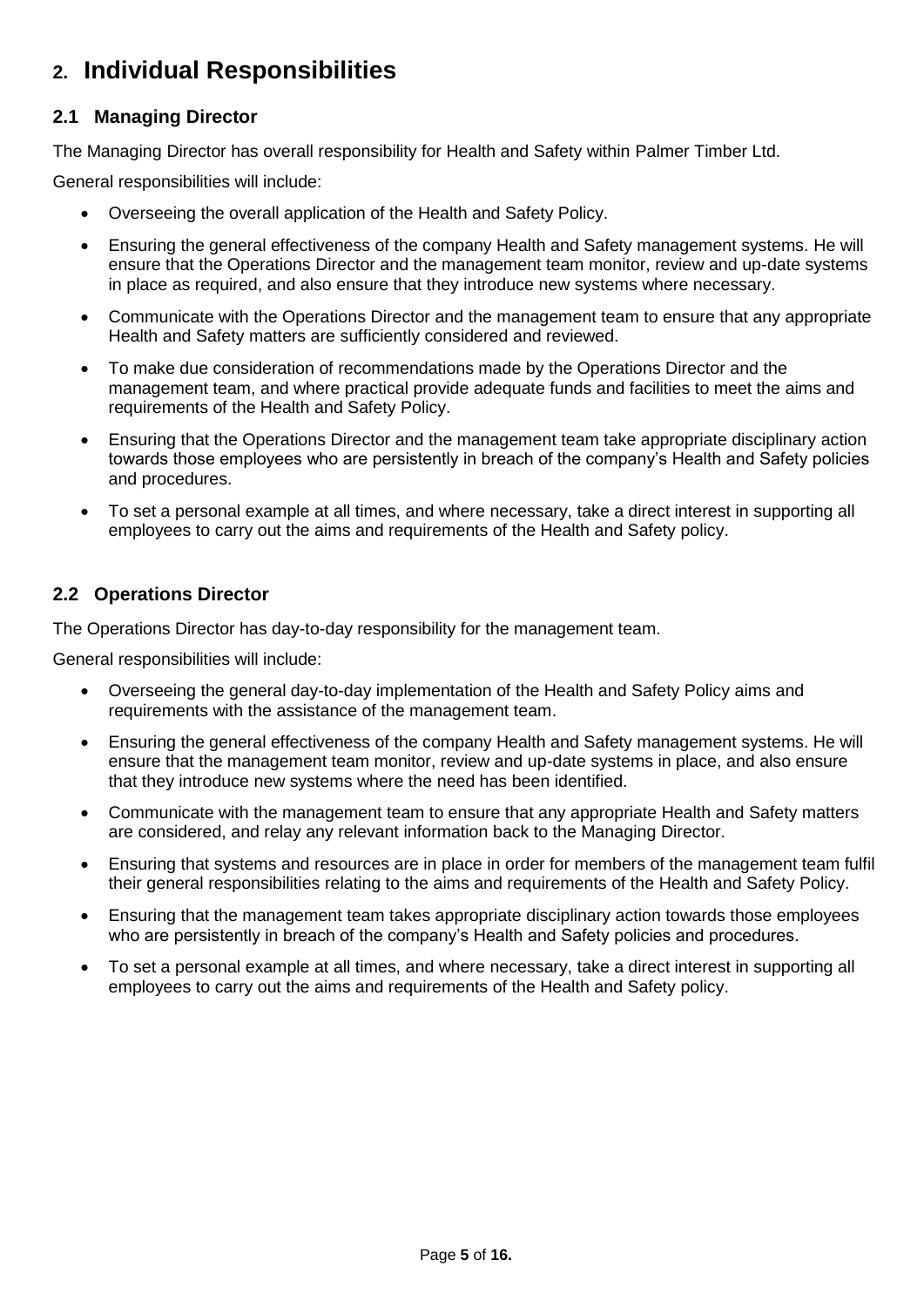# **2.3 Group Health and Safety Manager**

Contact details are displayed on the statutory law posters displayed on site notice-boards.

General responsibilities will include:

- Advising the Managing Director and the Operations Director on necessary matters and issues relating to Health, Safety and Welfare within the workplace.
- Liaise with and bring to the attention of the management team, any necessary matters concerning Health, Safety and Welfare of employees under their charge.
- Undertake appropriate Health, Safety and Welfare inspections and report back the findings.
- Assist in identifying any specific training requirements of employees across the site and will directly co-ordinate specialist training requirements e.g. First Aid, Fire Safety, MHE operation etc.
- Deliver in-house training & instruction in accordance with site operational requirements.
- Follow-up the initial accident and incident investigations made by on-site personnel and co-ordinate any appropriate actions including producing internal reports, making recommendations on preventative actions and ensuring any necessary RIDDOR reporting requirements are carried out.
- Manage the company accident register and keep information up to date from any accident record sheets submitted to the company.
- Carry out operational risk assessments upon the activities undertaken on site and introduce appropriate safe systems of work where the need has been identified.
- Carry out specialist risk assessments e.g. COSHH; Manual Handling; Fire Prevention etc.
- Chair the Health and Safety Committee, arrange periodic meetings and produce meeting minutes based upon the discussions held.
- Advise the management team in establishing appropriate methods of communicating Health and Safety matters to all employees and any other persons under their charge.
- Co-ordinate site inductions for new employees starting with the company.
- As a nominated person, they will have a good understanding of the Health & Safety at Work Act 1974 and of all other relevant legislation.
- Encourage all employees to identify and report any hazards or areas of risk that may require attention.
- To set a personal example at all times, and where necessary, take a direct interest in supporting all employees to carry out the aims and requirements of the Health and Safety policy.

# **2.4 The Management Team (Department Managers and Supervisors)**

The Management Team has day-to-day responsibility for Health, Safety and Welfare during the running of their particular departments on site.

General responsibilities will include:

- Overseeing the general day-to-day implementation of the Health and Safety Policy aims and requirements with the assistance of all employees and other authorised personnel on site.
- Monitoring the general effectiveness of the company Health and Safety management systems.
- Communicate with the Operations Director and/or the Group Health and Safety Manager, any significant matters relating to the Health, Safety and Welfare of any persons under their charge.
- Undertake appropriate disciplinary action towards those employees who are persistently in breach of the company's Health and Safety policies and procedures.
- To set a personal example at all times, and where necessary, take a direct interest in supporting all employees to carry out the aims and requirements of the Health and Safety policy.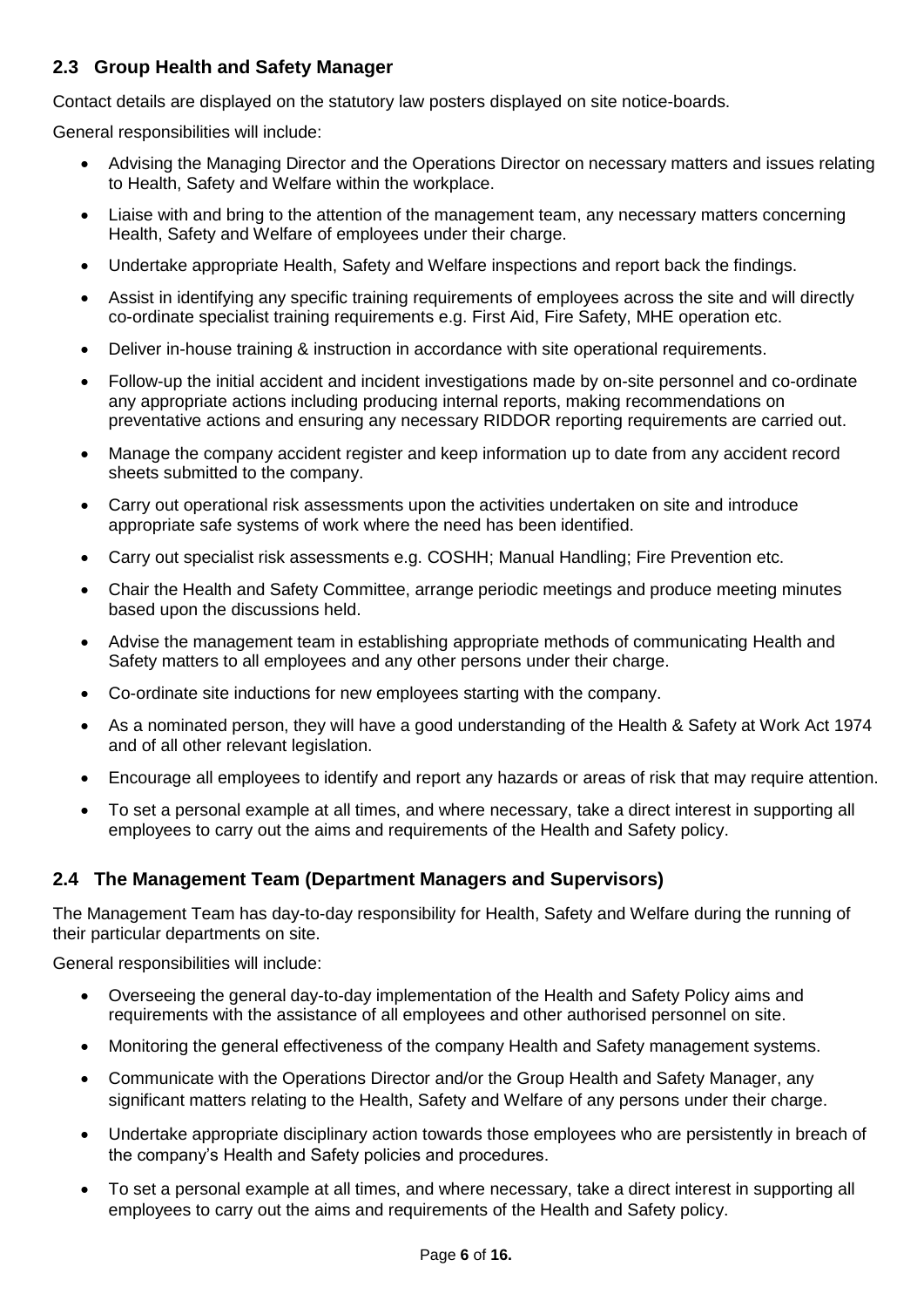# **2.5 Employees**

Palmer Timber Ltd requires all employees to act in a responsible manner whilst in the course of their employment with the company. Each employee has a responsibility to comply with the aims and requirements of the company Health and Safety Policy, and as a condition of employment must:

- Take individual responsibility in order to take reasonable care of their own safety and that of other persons who may be affected by their acts or omissions whilst undertaking tasks and activities at work.
- To co-operate with management in carrying out their duties and to work safely by following written or verbal instructions.
- To follow all appropriate systems of work, safety rules and practices relating to their work activities.
- To use any safety devices and/or safety equipment which is made available for use.
- To wear or to use the protective clothing and/or safety equipment provided.
- To report any accidents, incidents, dangerous occurrences, hazards, and unsafe acts to their immediate Manager or Supervisor at the earliest practical opportunity.
- To assist in the investigation of accidents or incidents that they have been involved in or have witnessed, with the objective of establishing causes and preventing them from occurring again.
- To operate only tools, machines, plant or equipment in which they have received the appropriate training, instruction and authorisation to do so.
- Co-operate at all times with responsible persons in all matters relating to Health, Safety & Welfare.
- Take all necessary and reasonable steps to enable the aims and requirements of company Health and Safety Policy to be effectively implemented at all times.

**Disciplinary action will be taken against any employee who continuously fails to adhere to the aims and requirements laid out by the company's Health and Safety management systems.**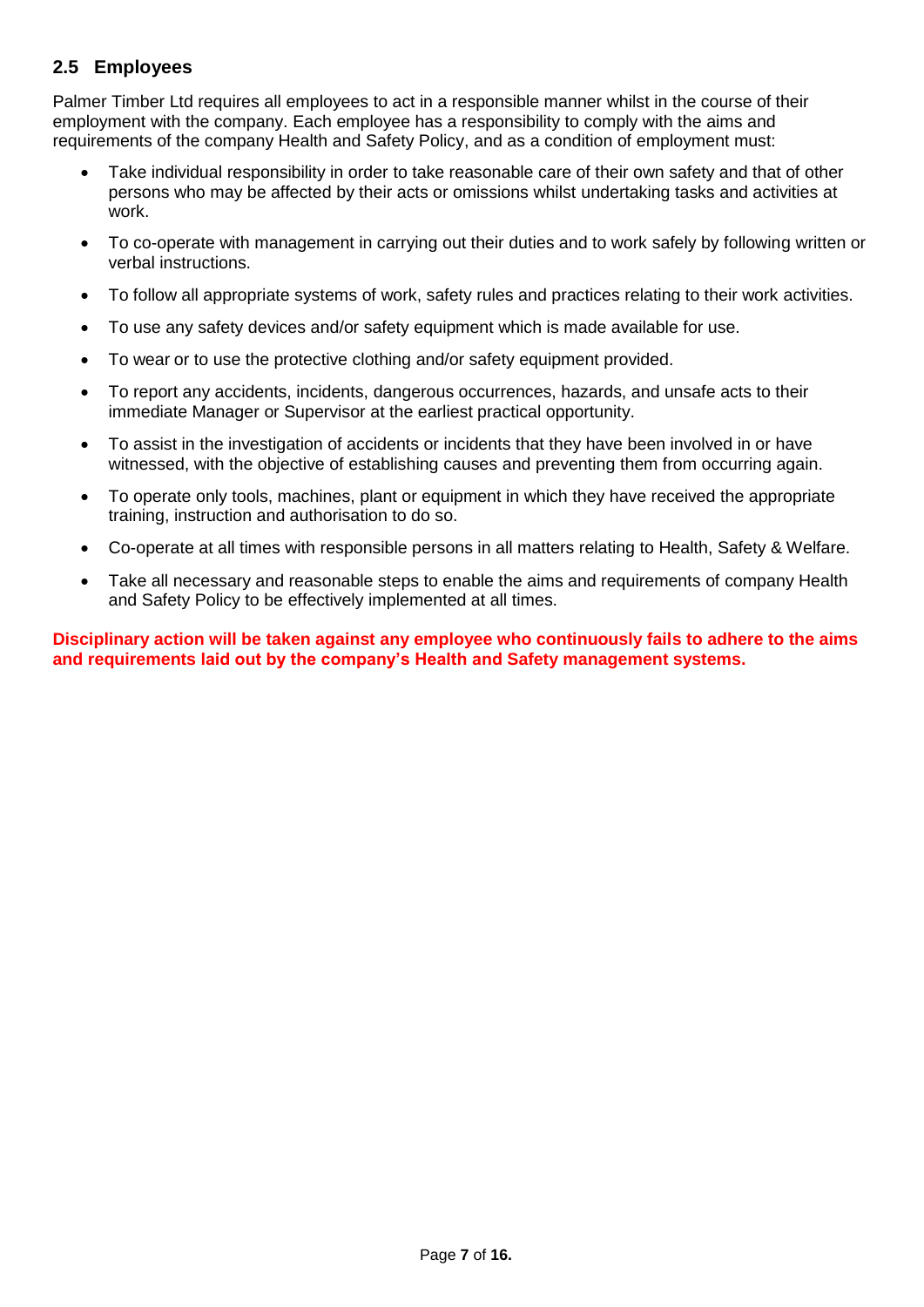# **General Arrangements for Health and Safety**

# **1. Information, Instruction and Training**

All employees will receive information, instruction and/or training to ensure that they can work safely and have the appropriate skills in order to carry out the job which they have been employed to do. This will include general induction training and information at the commencement of their employment.

Employees will be required to sign documentation to acknowledge that they have received the relevant information, instructions and/or training. These records will be kept either in the company training registers, Health and Safety files or in the employee's personal file.

Palmer Timber Ltd recognises that additional, specific or refresher training, instruction and information may be required on a periodic basis. This may include:

- The operation and use of plant, machines, vehicles and equipment.
- The undertaking of Manual Handling tasks.
- The use, handling and storage of chemicals.
- The undertaking of First Aider and Fire Marshal duties.

# **2. Communication and Consultation (Internal and external)**

#### **2.1 Internal**

Palmer Timber Ltd will communicate with employees as necessary on Health and Safety issues by:

- One-to-one meetings.
- Group meetings, Tool-box Talks or Safety Awareness Presentations.
- Issue of relevant Health & Safety documents e.g. Risk Assessments, SSoW etc.
- Issue of specific Health and Safety memos, notices or bulletins.
- Displaying relevant information upon company notice-boards.

All employees receive a copy of the company Health and Safety Policy document and any subsequent amendments. Employees are required to sign documentation to confirm that they have read and understood the policy and the duties it places upon them. The signed documentation is held on employee personnel files.

#### **2.2 External**

HSE contact details can be found on the statutory law posters displayed upon site notice-boards.

The company will use external Health and Safety consultant support where it is deemed applicable on specific projects where the appropriate skills and/or resources are not readily available.

# **3. General Site Arrangements and Provisions**

#### **3.1 Site and Premises**

Palmer Timber Ltd is committed to providing a workplace and a working environment that is safe. The company will ensure that wherever reasonably practicable, arrangements are maintained for the safe and adequate provision of heating, ventilation, cleanliness and lighting around the site.

#### **3.1.1 Housekeeping**

- All employees & other persons are expected to work in a tidy and orderly manner.
- All employees & other persons must keep all working areas clear of obstructions & debris.
- All gangways, aisles, fire exits & walkways should remain unobstructed & clear of debris at all times.
- All employees should familiarise themselves with the general housekeeping requirements for tasks and activities which they undertake.
- Housekeeping standards will be monitored by managers and Supervisors on an on-going basis.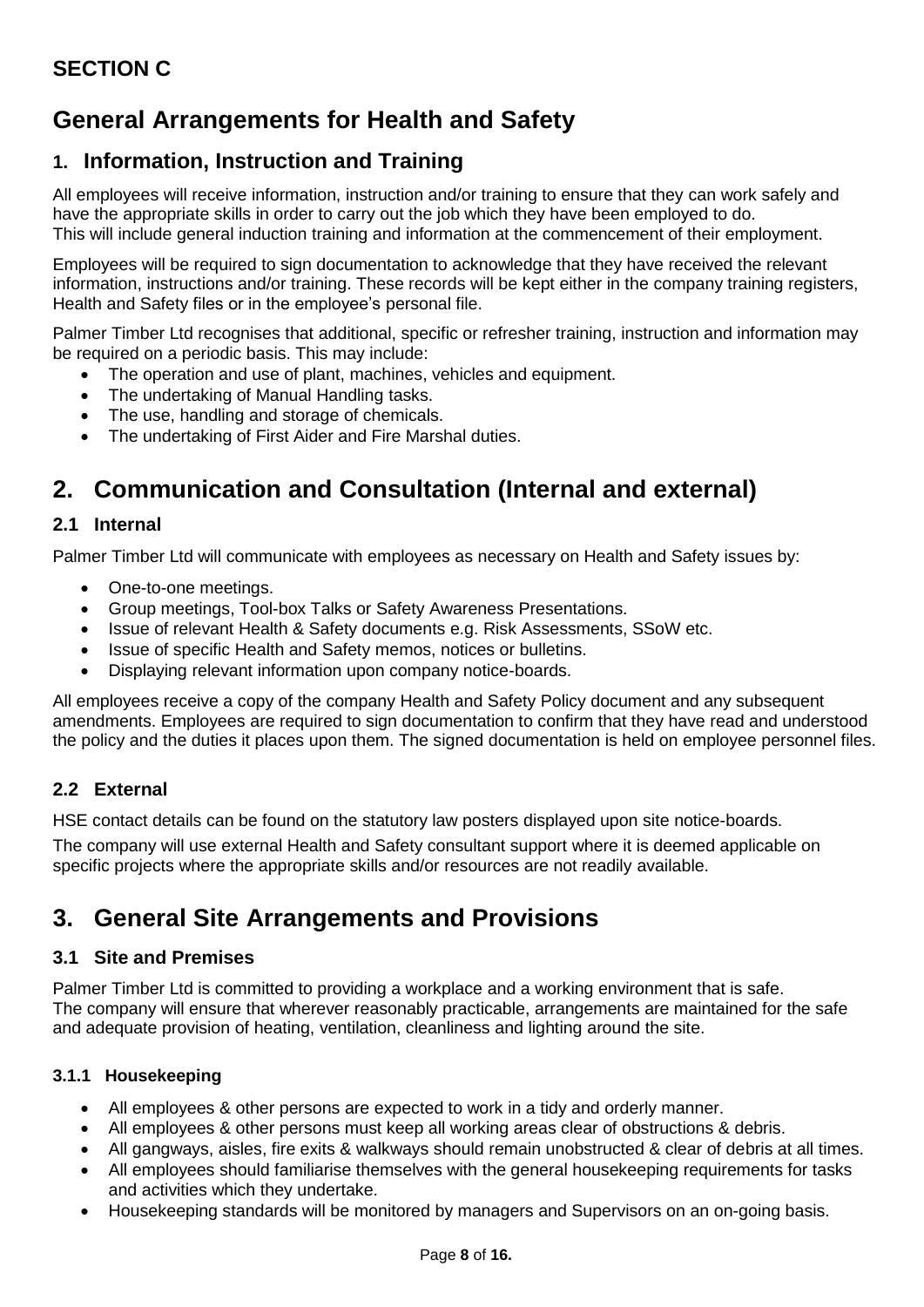#### **3.1.2 Safe Access and Egress**

- Safe access and egress is provided onto and around the main working areas on site. All employees and visiting persons are expected to use these pedestrian routes to safely move around site.
- The various types of routes provided include marked walkways, marked crossing points, access steps, gangways, doorways and corridors. These will be kept clear of obstruction at all times.

#### **3.1.3 Safe Storage and Stacking of Materials**

- The company will attempt to make the best use of storage space available around site in accordance with current operational requirements.
- Wherever practical, the company will utilise the cantilever racking systems available to store materials at height.
- Materials will be stacked at height in designated storage areas. All free-stacking at height of material packs will be secured by appropriate banding and supported by suitable bearers, skids or pallets.
- All free-stacking at height of material packs will be governed by the pack height to width ratio rules which will be determined by the specific location and ground conditions.
- Material packs stacked at height adjacent to pedestrian and vehicle routes will be stepped and faced in order to reduce the risk of material packs falling.

#### **3.1.4 Welfare Provisions**

- The company will provide suitable toilet and washing facilities and requests that employees ensure that they maintain these facilities in a suitably hygienic condition.
- The company will provide a designated Restroom area for employees to take rest-breaks. This will have adequate seating arrangements & tables for employees to take their breaks.
- All employees and persons using Restroom facilities will be expected to keep them clean & tidy.
- Self-catering facilities e.g. kettles, microwaves, refrigerators, toasters etc. will be provided within the restroom area for the use of employees.

#### **3.1.5 Safety Signage & Notices**

• The company will display safety signage to warn of hazards, confirm mandatory operational requirements and to enforce prohibited actions. All employees and other persons who are on site are expected to follow the instruction and information displayed upon this signage.

The four primary categories of signage are as follows:

- **PROHIBITION** (White lettering on a Red Background)
- **WARNING** (Black lettering on a Yellow Background)
- **MANDATORY** (White lettering on a Blue Background)
- **SAFE CONDITION** (White lettering on a Green Background)

#### **3.1.6 Waste**

- General non-hazardous waste should be disposed of into the appropriate collection skip or container as soon as it is practical and should not be allowed to build up in working areas and cause a hazard.
- There is the provision of specific waste collection skips or containers on site e.g. for wood or metal, and the appropriate skip or container should be used to dispose of these types of waste materials.
- All employees should be aware of any general recycling requirements and procedures on site.
- When moving and handling heavy amounts of waste, MHE or pallet trucks should be used.
- Suitable arrangements will be made for the disposal of hazardous waste generated as a by-product of operational working activities. This will be arranged in accordance with statutory requirements. Guidance can be obtained from material safety data sheets or by consulting local waste contractors.

#### **3.1.7 Vehicle Movements**

 Vehicle movement routes will be clearly marked and appropriate signage displayed around the site. Pedestrian crossing points will be clearly marked and signed where they are provided around the site. (Please refer to the large site plan signage displayed on the left-hand side of the site entrance)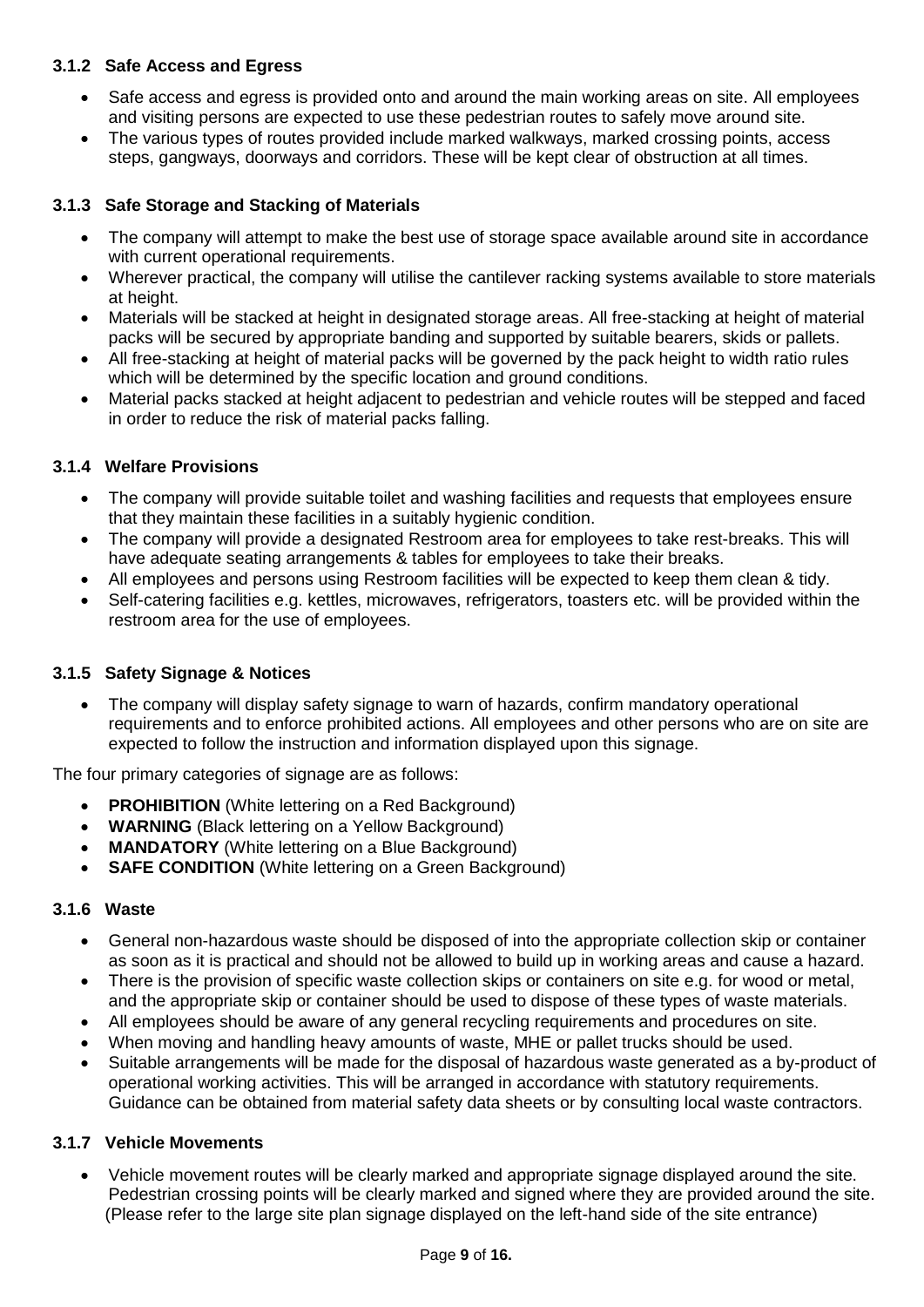# **3.2 Fire Safety Provisions, Prevention and Precautions**

- The company will promote and take all necessary measures to prevent the outbreak of fire, and to ensure the safety of employees and other persons affected should a fire occur.
- The company has arranged for the completion of fire risk assessments and has established suitable arrangements to detect and warn persons of the outbreak of a fire.
- Signs and notices are displayed throughout the site indicating the fire escape routes (Green signs). Also copies of the site fire instructions, including evacuation procedures, are displayed at fire exits, upon designated company notice-boards, in site offices and at any other appropriate areas.
- Fire instructions and evacuation procedures are covered in the induction training and instruction, all employees should remain familiar with these requirements, especially if they are working in different areas on site, away from where they are normally based.
- Fire drills will be undertaken at regular intervals and all employees, contractors and visitors must cooperate fully in any fire drills or other site emergency evacuations.
- Managers and Supervisors will ensure that arrangements are in place for all designated fire escape routes are checked at regular intervals, and where required, any obstacles will be immediately removed and any similar hazards will be dealt with.
- The Operations Director will ensure that arrangements are in place for the automated fire alarm system to be inspected and serviced by a competent person, every six months.
- The Group Health and Safety Manager will ensure that arrangements are in place for the fire extinguishers on site to have an annual service undertaken by a competent person.
- Appropriate records will be kept to log all work undertaken relating to fire safety provisions.

Smoking or vaping is not permitted within any internal or enclosed areas on site, other than in the designated external smoking shelters AND only at the recognised times during a shift or working day.

# **3.3 First Aid Provisions / Accident, Incident & Near-Miss Reporting**

- The company will provide sufficient numbers of competent first-aid personnel to deal with injuries and illness arising at work. Arrangements will be made for these first aiders to receive periodic refresher training and annual up-date training, in order for their key response skills to be maintained.
- A first aider register will be kept up-dated by the Group Health and Safety Manager.
- First aid supplies and provisions will be kept in designated areas around the site. These supplies will be checked on a regular basis and replenished as required. N.B. Some first aid items have expiry dates marked on them and other items are sterile and must be disposed of once used or opened.
- Employees should note that first aiders are not permitted to hand out any form of medicine or drugs; e.g. providing tablets for a headache or an upset stomach.
- The Group Health and Safety Manager will undertake a first aid needs risk assessment to ensure that appropriate first aid personnel and provisions are available on site to cover operational requirements.
- Any persons suffering an injury or occurrence of ill health in the workplace should report this immediately to their Supervisor or Manager. First aid treatment will be arranged where required.
- Where a first aider is approached directly by an injured or ill person, the first aider will inform the appropriate Supervisor or Manager of the circumstances at the earliest practical opportunity after administering first aid treatment or giving first aid advice.
- Where necessary the company will arrange for the injured or ill person to receive additional treatment at hospital or a medical centre or will advise that the person makes an appointment with his/her GP in circumstances where they are unable to continue working.
- An accident reporting book will be available and the location will be communicated to all persons on site. Managers or Supervisors are responsible for making suitable arrangements for any completed accident record sheets to be sent to the Group Health and Safety Manager
- Managers or Supervisors must keep the Operations Director and the Group Health and Safety Manager informed of any entries into the accident reporting book. They are also required to keep them up-dated following circumstances where a person requires hospital treatment or has to leave work as a result of their injury or illness.
- All employees and other appropriate persons are expected to co-operate fully in any accident or incident investigations which they were directly involved in or witnessed to.
- The Group Health and Safety Manager will advise on any further requirements under the Reporting of Injuries, Diseases and Dangerous Occurrences Regulations (RIDDOR).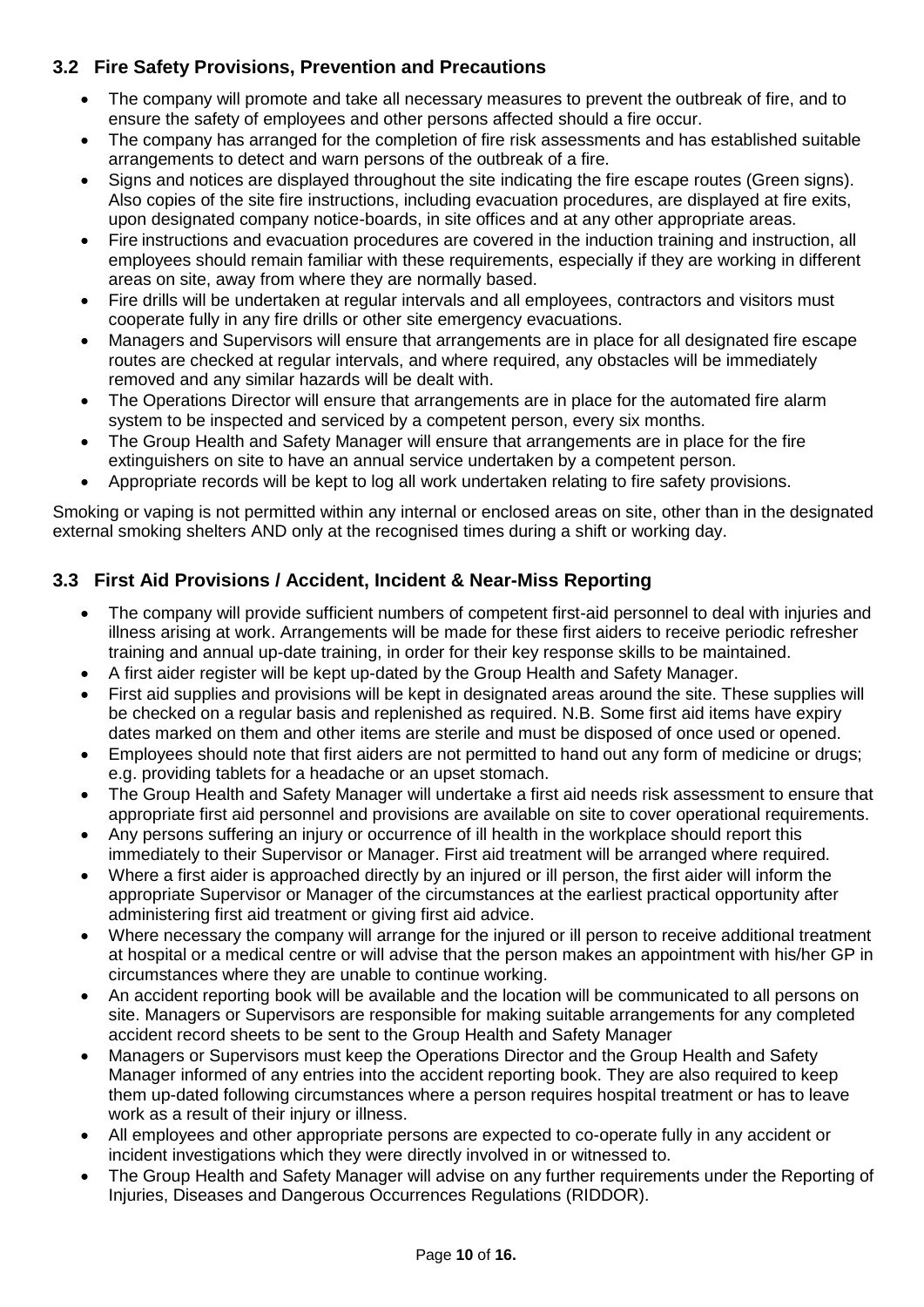- The Group Health and Safety Manager will produce accident or incident investigation reports based on the information submitted to him and by using any other information ascertained in the course of further investigations into the general circumstances and causation of the accident or incident.
- All employees are encouraged to report any Health and Safety issues to the management team using the appropriate form which can communicate situations relating to incidents, near-miss events or general observation on general hazards. These forms are available around the site.

# **3.4 Personal Protective Equipment (PPE) and Clothing**

- The company will seek, so far as is reasonably practicable; to ensure the adequate control of risks by means other than through the provision of PPE and clothing. However the nature of the operations undertaken means that the use of such protection is required in a variety of circumstances.
- Employees are provided free of charge with PPE and clothing on a personal issue basis.
- Employees are instructed in the correct usage, storage and where necessary any maintenance requirements for the PPE they are issued with.
- Employees are required to sign that they have received their allocated PPE or clothing and have received instruction and training in correct usage.
- Employees are reminded that failure to use correctly the PPE or clothing with which they have been provided will result in disciplinary action being taken.
- It should be noted that all persons entering the operational 'red zones' around site must wear appropriate safety footwear and hi-vis clothing. Also the mill areas are hearing protection zones.
- There is various PPE signage displayed around the site to indicate areas where the wearing of appropriate PPE is mandatory.

### **3.5 Contactors**

- The company requires the prospective service providers to furnish adequate and appropriate information to indicate their competence to perform the work safely and without risks to health. This will normally be in the form of risk assessments & methods statements (RAMS) which are submitted for review prior to any works being undertaken on site. Other supporting documentation and certification may be required to confirm competence for the plant, machinery and equipment required for use in the execution of the contract.
- Contractors and sub-contractors working on their behalf are expected to arrive at site with the personal protective equipment and clothing necessary to protect themselves both from risks arising out of their own activities and from other operational activities on site.
- Contractors must report to the yard office or the main office reception and must be met by a designated employee of the company prior to starting the required works. This nominated person is responsible for ensuring that the contractors are provided with the information and instruction necessary to protect them from the risks arising out of our operational activities. This will involve a pre-work briefing and/or induction & the issuing of the company rules for contractors.
- It should be noted that some contractors may be required to obtain permits for specific types of work that is required and identified in their risk assessments and method statements (See section 3.8)

# **3.6 Visitors**

- All visitors are required to report to the main office reception or to the yard office upon arrival to site.
- Visitor parking bays are provided and indicated by appropriate signage.
- All visitors are required to sign-in upon arrival and will be met by a designated employee who will then accompany the visitor(s) whilst on site.
- This designated employee will then be responsible to ensure that the visitor(s) are aware and follow the required safety protocol whilst on site. This will include the correct use of PPE, responding correctly to signage and to the arrangements established for first aid and fire evacuation.

#### **3.7 Members of the Public**

 The company makes every effort to prevent members of the public unnecessarily entering unauthorised areas of our premises with signage & notices. Where a member of the public is found in an unauthorised area on site, they must be challenged at the earliest opportunity & given appropriate instructions for their own safety. This is important as members of the public will not be fully aware of the risks to themselves and others created by the operations undertaken on site.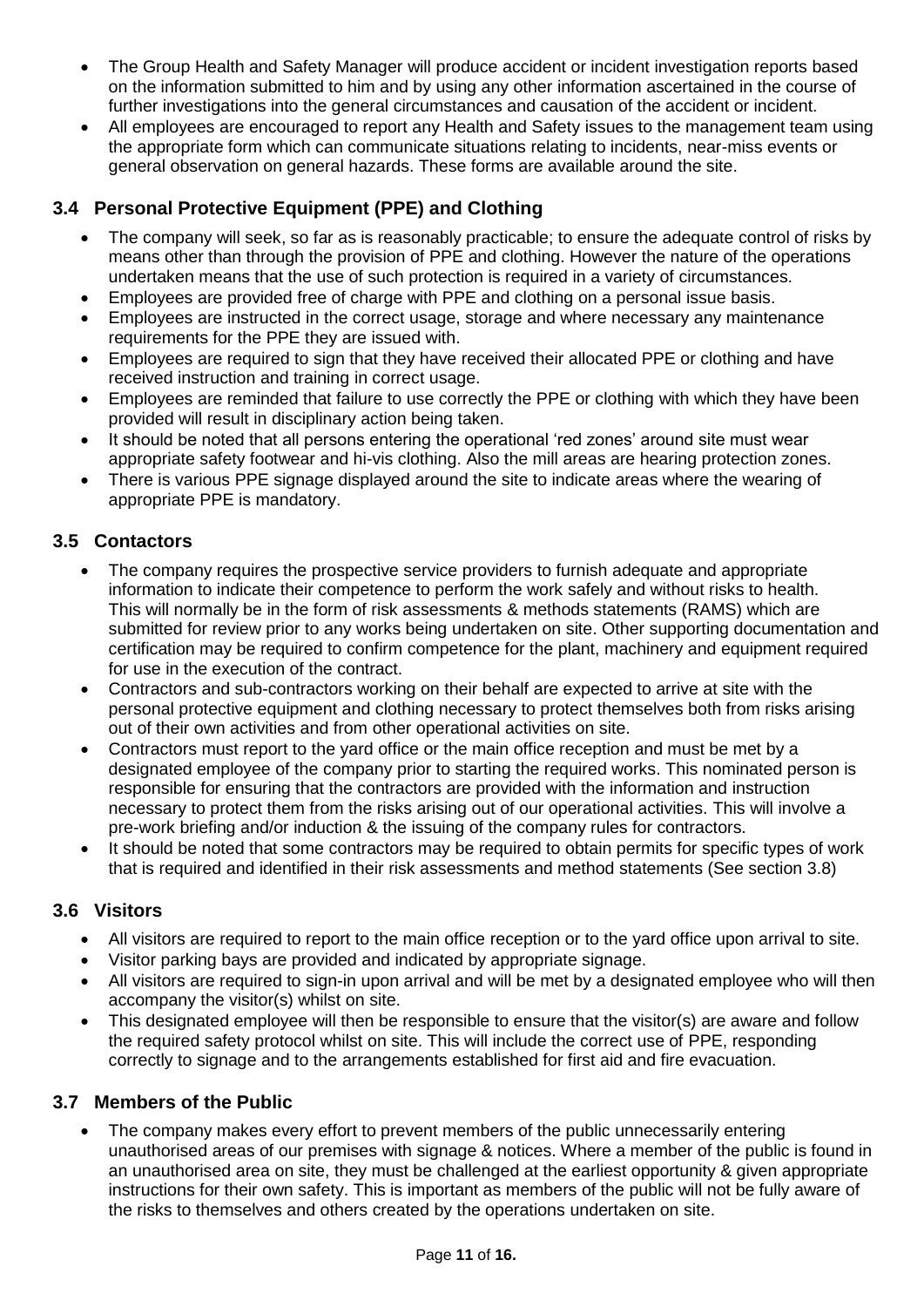# **3.8 Safe Systems of Work and Safe Working Procedures**

- All employees will be issued with appropriate safe systems of work and safe working procedures relating to the jobs and tasks that they regularly undertake. The issue of this information will be recorded and details kept on employee's personnel files.
- Employees are reminded that failure to follow appropriate safe systems of work and safe working procedures will be viewed as serious offence that could result in disciplinary action.
- In some circumstances, activities with a foreseeable high risk will need to be carried out. Designated employees who are authorised to undertake these activities will be given specialist training and instruction to ensure competence. In some cases specialist external service providers may undertake this type of work (See contractors; Section 3.5)

There are some types of work which require the issue of permits that need to be completed before and after the work activities have been completed. Examples of work that require permits or additional information are:

- Hot Work (i.e. welding, burning, cutting, grinding etc.)
- Entry and working in confined spaces.
- Working at height (e.g. Use of access ladders, Use of access platforms, Operation of MEWPS etc.)

# **4. Risk Assessments**

 The completion of risk assessments is a statutory requirement. The Group Health and Safety Manager will undertake the operational risk assessments on the main tasks and activities undertaken on site. This process will also involve the Operations Director and the Health and Safety Coordinator.

The company has a statutory duty to complete suitable and sufficient risk assessments by:

- Recording any significant findings observed;
- Involving employees in the process of risk assessment process, so far as is reasonably practicable;
- Informing employees of the risks identified and the precautions which they should take to ensure that the risks remain adequately controlled;
- Assessing for any additional risks, which may arise in relation to young persons, disabled persons, expectant mothers, or any persons carrying out tasks in a lone working situation;
- Confirming that the risks are adequately controlled and/or to identify and implement additional control improvements with the appropriate priority;
- Review the assessments periodically and whenever there is reason to do so, e.g. the use of new or relocated equipment, the introduction of a new method of working, the employment of any person who could be at particular risk etc.

Records of the completed risk assessments will be made available to the management team on the company 'v-drive' and on the electronic maintenance recording systems.

The Group Health and Safety Manager will advise and assist in the completion of any specialist risk assessments. Additional external resources will be utilised where any specialist requirements should arise.

# **5. Monitoring, Audit and Review of Safety Performance**

- Employees are reminded that they have a duty to report immediately to their Manager or Supervisor, any defect or safety concern of which they become aware.
- The company will review its safety performance periodically and draw upon all available information to establish plans for ongoing legislative compliance and improved Health and Safety risk control.
- The Health and Safety Committee will review any available accident or incident statistics on a regular basis to highlight trends or patterns.
- The company will arrange for periodic Health and Safety inspections to be undertaken around the site, involving different members of the management team.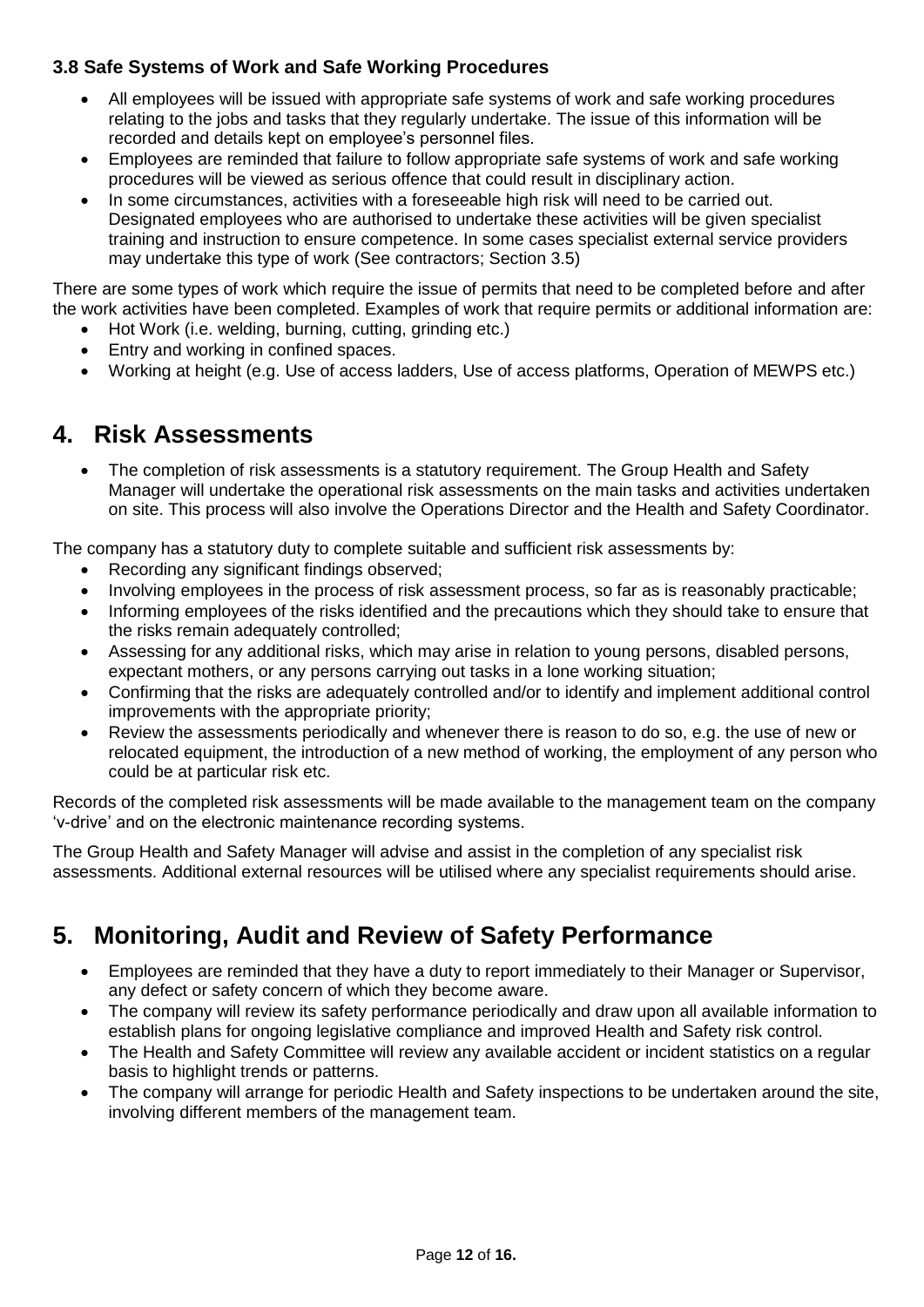# **Hazard Arrangements**

# **1. Plant, Machinery and Other Work Equipment**

Palmer Timber Ltd operations require the correct use, setting, inspection, testing and/or maintenance of a wide variety of plant, machinery and other work equipment.

All employees will receive information, instruction, training and/or supervision, as necessary, to enable them to demonstrate competency in the correct use of plant, machinery and other work equipment. Employees will be required to inspect and/or test machinery or work equipment prior to or during use i.e. to ensure the correct operation of guards and safety devices.

Many machines and other items of work equipment present risk of injury as a result of contact with sources of power such as electricity, compressed air and stored energy e.g. gas cylinders of compressed gases. We are committed to ensure that such equipment remains in safe condition through programs of inspection, testing and/or regular preventative maintenance.

Employees are required to follow the prescribed safe working procedures and safe systems of work. The company will take disciplinary action against employees who are found not to do so. The management team and employees should refer to the relevant risk assessment where appropriate.

# **2. Mechanical Handling Equipment (MHE)**

Only trained and certificated operators will be authorised to operate forklift trucks. The Group Health and Safety Manager will keep an up-dated register of operator training and instruction. All operators will be authorised in writing by the company.

Disciplinary action will be taken against forklift operators proven to be operating MHE under the influence of alcohol or drugs and/or operating this equipment in an unsafe or dangerous manner.

Operators are responsible to undertake recorded pre-use checks upon the MHE that they are operating.

The Operations Director is responsible to ensure that a programme of regular preventative and reactive maintenance is followed for all the MHE in operation on site. He will also ensure that arrangements are in place for the statutory LOLER thorough examinations are undertaken by a competent person and that appropriate records are kept relating to these inspections.

# **3. Hazardous Substances and COSHH**

- Hazardous substances and chemicals which are used, stored, handled and transported on site are subject to assessment under the Control of Substances Hazardous to Health Regulations (COSHH
- A COSHH file will be maintained containing Material Safety Data Sheets (MSDS) for any substance or chemical that is used, stored or handled on site.
- Access to the MSDS will be provided to company first aiders in order to allow appropriate access to suppliers recommended first aid treatment guidance, following specific contact or exposures.
- Employees will be provided with the necessary information, instruction and training to protect them from the risks associated with the hazardous substances and chemicals in use. In particular employees will be expected to follow safe working procedures and safe systems of work including the correct use of any personal protective equipment and clothing.
- The management team and employees should refer to the relevant COSHH assessment where appropriate.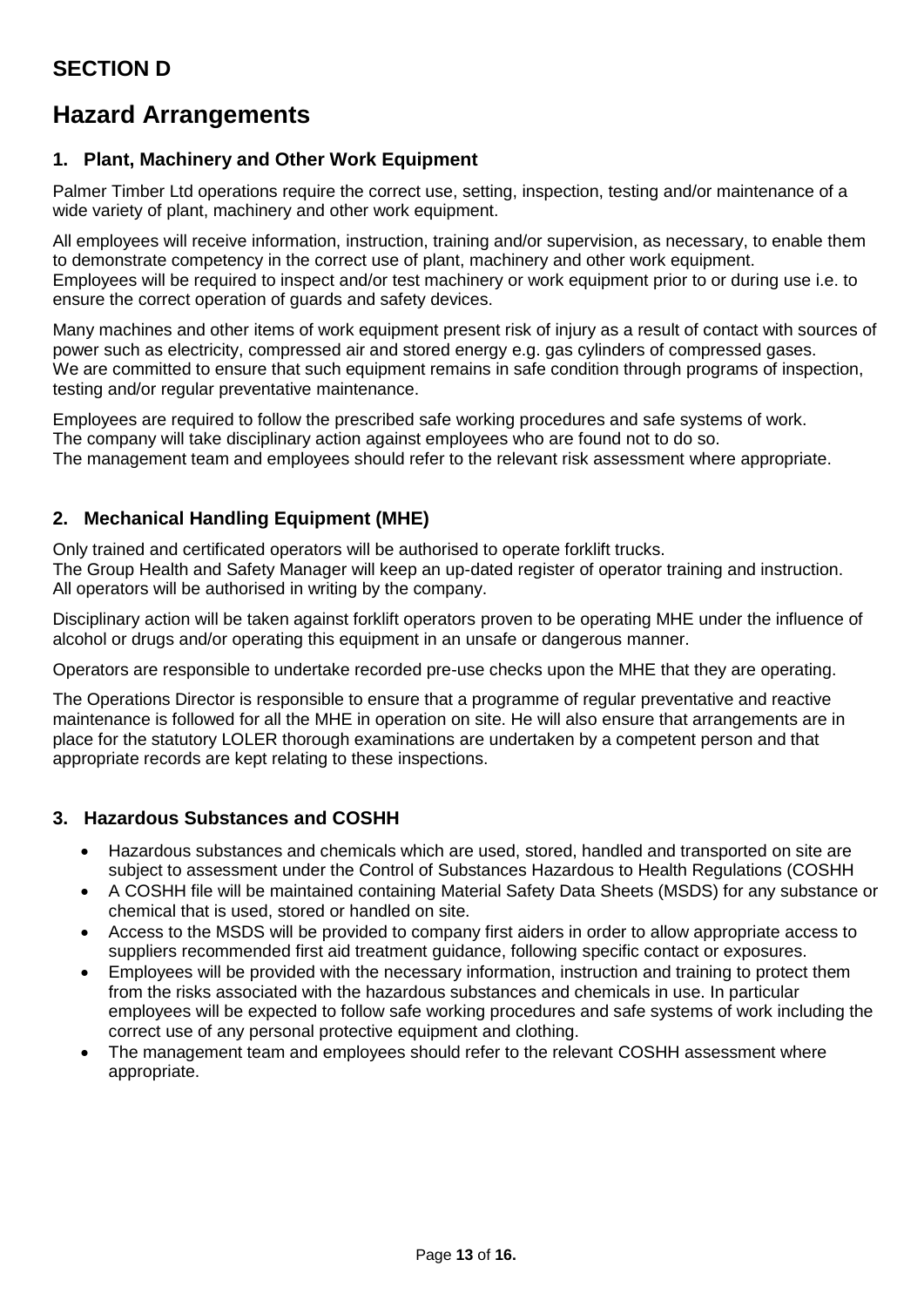# **4. Noise and Vibration**

- Where noise assessments confirm that noise exposure levels require the wearing of Hearing Protection, the company will control these areas by recognising them as "Hearing Protection Zones".
- Signs and notices will be displayed to warn employees and other persons that they are entering or are within a Hearing Protection Zone.
- All employees will be made aware of the risks of excessive noise exposure and the requirements to wear suitable hearing protection whilst working in "Hearing protection Zones"
- Hearing Protection is available to all persons working in "Hearing Protection Zones" and must be worn correctly in accordance with the relevant instructions. Failure to do so will result in disciplinary action.
- Employees are required to report to their Manager or Supervisor if they are suffering from headaches or any other similar symptoms, which they may be attributable to working within noisy environments.
- All employees who regularly work in designated "Hearing Protection Zones" will be subject to regular audiometry tests as part of the company hearing conservation procedures.
- The company will assess the risks relating to vibration on regular tasks undertaken around the site and will introduce appropriate procedures to manage the potential risk of excessive exposure.
- The company will take into account the potential hand-arm vibration exposure risks (HAV's) relating to the use of machinery and work equipment, together with potential whole-body vibration exposure risks (WBV's) relating to the operation of plant, machinery and equipment.

# **5. Manual Handling**

- Manual Handling operations regularly undertaken by employees are subject to assessment under the Manual Handling Operations Regulations.
- Employees who are required to carry out Manual Handling and lifting operations as a regular part of their job will be given basic training, information & instruction on the correct lifting and handling techniques.
- Any employee suffering from an acute muscular skeletal disorder or similar long term ill health condition, whether due to work or any other cause, which is likely to be aggravated by Manual Handling or lifting activities, must report this condition immediately to their Manager or Supervisor.
- Employees are expected to follow the Manual Handling techniques given in their training & instruction. Any failure to do so will result in disciplinary action.
- Employees are also required to make the correct use of any mechanical aids provided to assist them with handling or lifting tasks and activities at work.

# **6. Use of Display Screen Equipment (DSE)**

- The company will take all reasonable steps to reduce the risks to employees who regularly work with Display Screen Equipment as part of their job.
- The use of Display Screen Equipment by employees is subject to risk assessment under the Display Screen Equipment Regulations.
- The company is committed to reducing risks through the implementation of suitable control measures including the provision an appropriate working environment at workstations where Display Screen Equipment are used and the provision of appropriate instruction and training to employees.
- Employees who use Display Screen Equipment will be required to complete a self-assessment form upon their workstation. This will help the company identify any potential areas of concern before a suitable DSE risk assessment is undertaken upon the workstation & on the individual using it.
- Eye tests are available to all users of Display Screen Equipment. The company will provide suitable DSE spectacles to any employee who is identified by such an eye test to require them, solely in respect of their use of Display Screen Equipment for work. The company will refer to the DSE activity checklist to determine if an employee is classed as an 'operator' or a 'user' relating to DSE activities.
- Employees are required to report if they are suffering aches, pains, headaches or any other symptoms to their Manager or Supervisor, which may be attributable to their use of DSE at work.
- The company will also consider the DSE risks involved with homeworking and will introduce practical control measures for any significant hazards identified.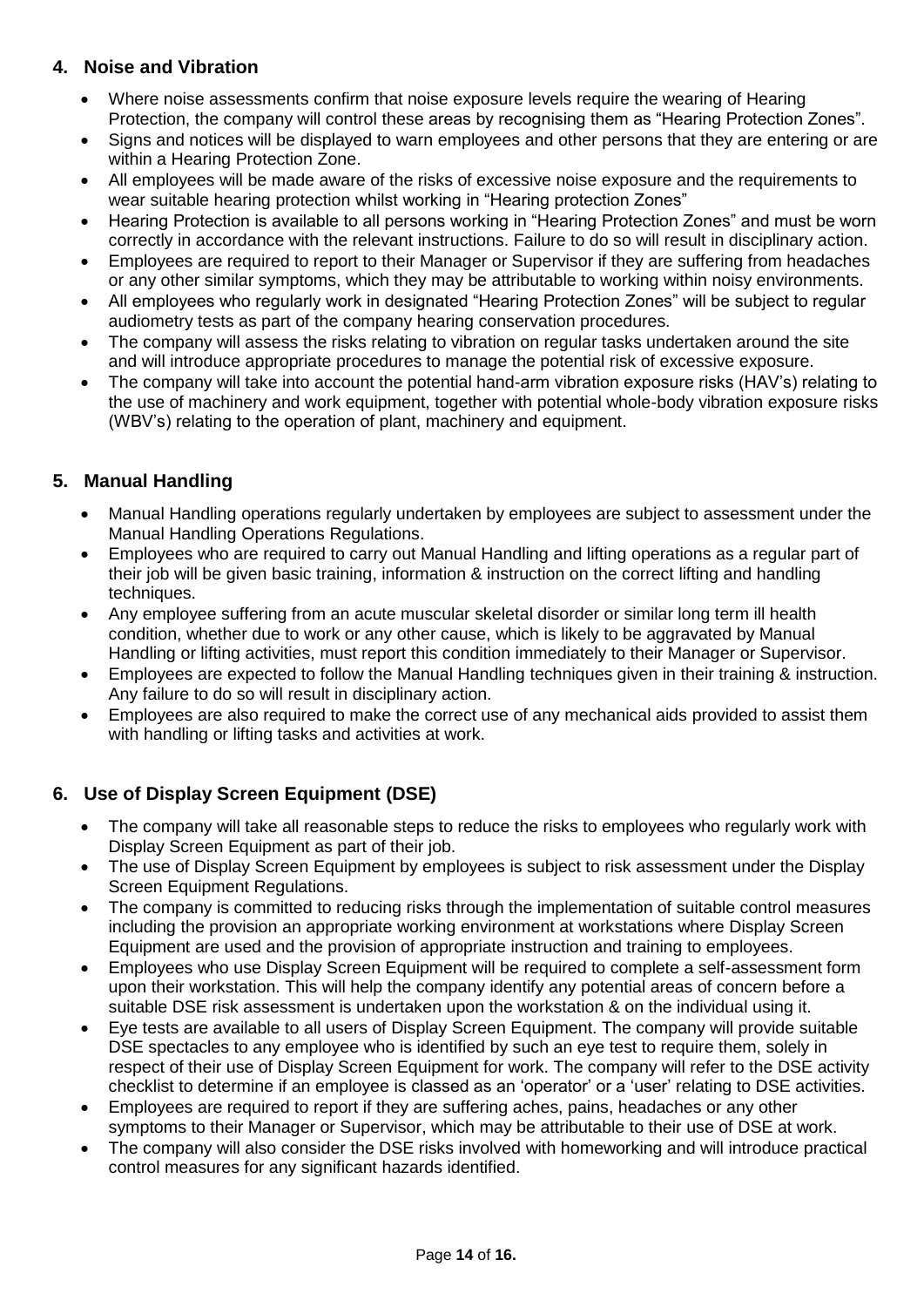# **7. Electrical Hazards**

- The company will ensure that the installation and maintenance of electrical systems is only carried out by qualified and competent persons.
- The Operations Director will ensure that fixed electrical installations are subject to periodic testing and inspection, and that appropriate records are kept relating to this work.
- Portable appliance testing (PAT) will be undertaken on all electrical equipment in use on site that has a plug. This testing and inspection will normally be on an annual basis but may differ according to the type, use and location of the electrical equipment.
- All portable electrical equipment will have a testing sticker displaying appropriate details and a register will kept of the electrical equipment that has been tested.
- Employees are reminded that any electrical equipment which is to be used at work may only be done so with the prior agreement of their Manager who will ensure suitably of equipment and intended use.

# **8. Working at Height**

- Employees are reminded that the free-climbing of stacks, loads, racking and other structures is strictly prohibited under any circumstances.
- All tasks that require working at height need to be planned and the risks assessed to ensure the most appropriate access equipment is used for the job in hand.
- Only authorised and competent persons are permitted to use access equipment for working at height.
- All portable ladders kept on site will be stored in a secure designated location on site and access for use by authorised persons controlled by the management team.
- Employees who have authorisation and are permitted to use the available access equipment will be given appropriate training, instruction and information on the correct and safe use.
- Appropriate PPE such as harnesses will be required to be worn to reduce the risk of a fall where this is stated within the relevant working procedures or the prescribed safe system of work.

## **9. Driving at Work**

See the company driver's handbook document.

This is issued to all persons who have reason to drive on company business.